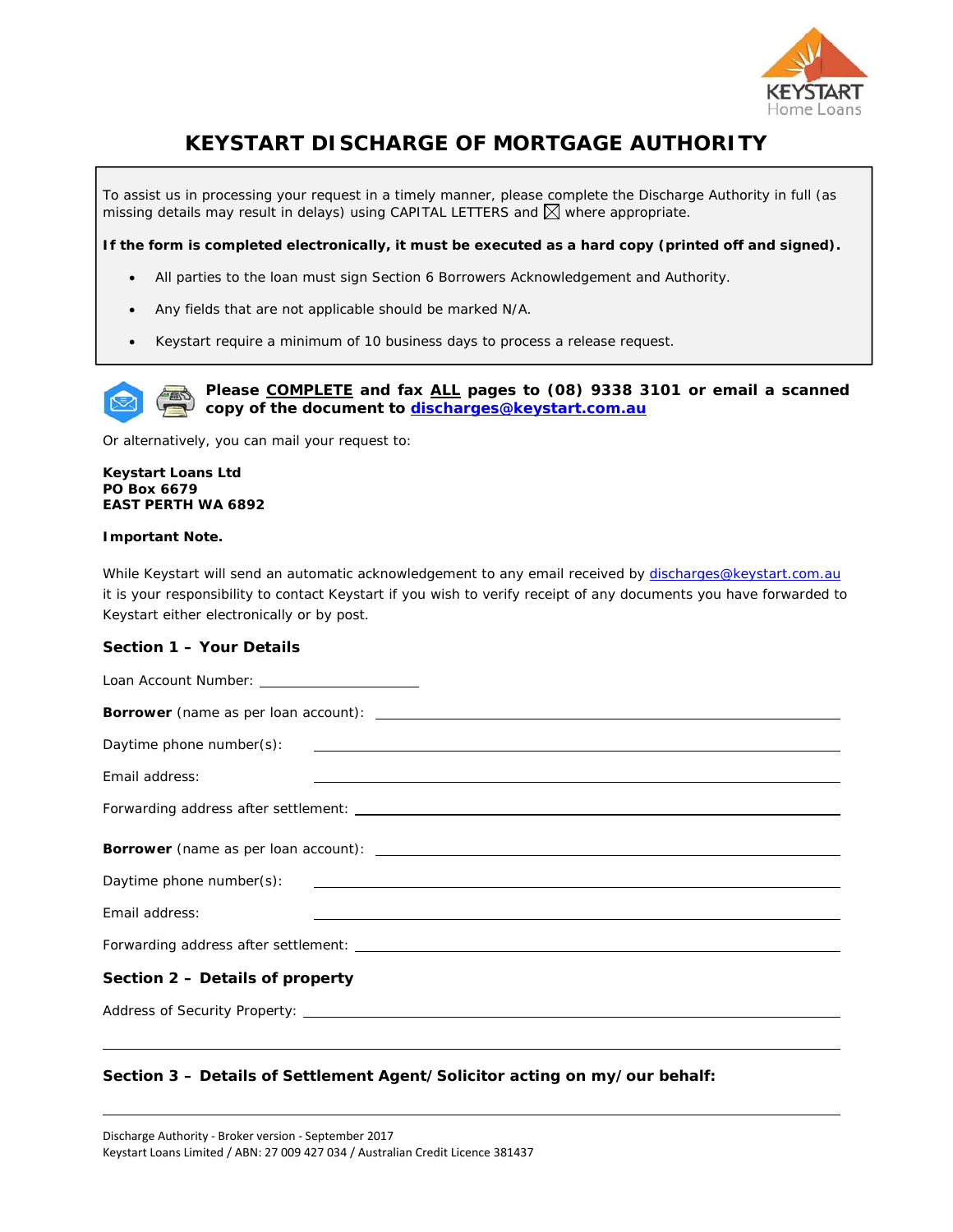# **Section 4 – Reasons for refinance / discharge**

## **PLEASE INDICATE YOUR ANSWER WITH A CROSS 'X' IN THE APPROPRIATE COLUMN AND COMPLETE WRITTEN ANSWERS WHERE REQUIRED.**

|                                                                                             | <b>YES</b> | <b>NO</b> |
|---------------------------------------------------------------------------------------------|------------|-----------|
| Are you refinancing? (if Yes, please provide details of the new lender)                     |            |           |
| Are you utilising the services of a mortgage broker? (if Yes, please provide their details) |            |           |
| Are you paying out the loan with your own funds?                                            |            |           |
| Reasons for Refinancing (Please state the most appropriate)                                 |            |           |
| Lower Interest Rate (Rate Offered: ___________)<br>Debt Consolidation                       |            |           |
| Loan Increase for:                                                                          |            |           |
| 1) Home Improvements                                                                        |            |           |
| 2) Purchase of Vehicle<br>3) Other                                                          |            |           |
| Other Products/Services available:                                                          |            |           |
| Offset Account<br>1)                                                                        |            |           |
| <b>Fixed Interest Rate</b><br>2)                                                            |            |           |
| <b>Reduced Fees</b><br>3)                                                                   |            |           |
| Interest only periods<br>4)                                                                 |            |           |
| <b>Online Banking Facilities</b><br>5)                                                      |            |           |
| 6)                                                                                          |            |           |
| Purchasing investment property / Land                                                       |            |           |
| Business Loan / Lending                                                                     |            |           |
| Are you paying out the loan with your own funds?                                            |            |           |
| Are you selling your property?                                                              |            |           |
| Expected settlement date: ______________ Expected sale price: \$__________                  |            |           |
| Will you be purchasing another owner occupied property?                                     |            |           |
| How would you rate the standard of service from Keystart? 1 (Poor) - 10 (Excellent)         |            |           |